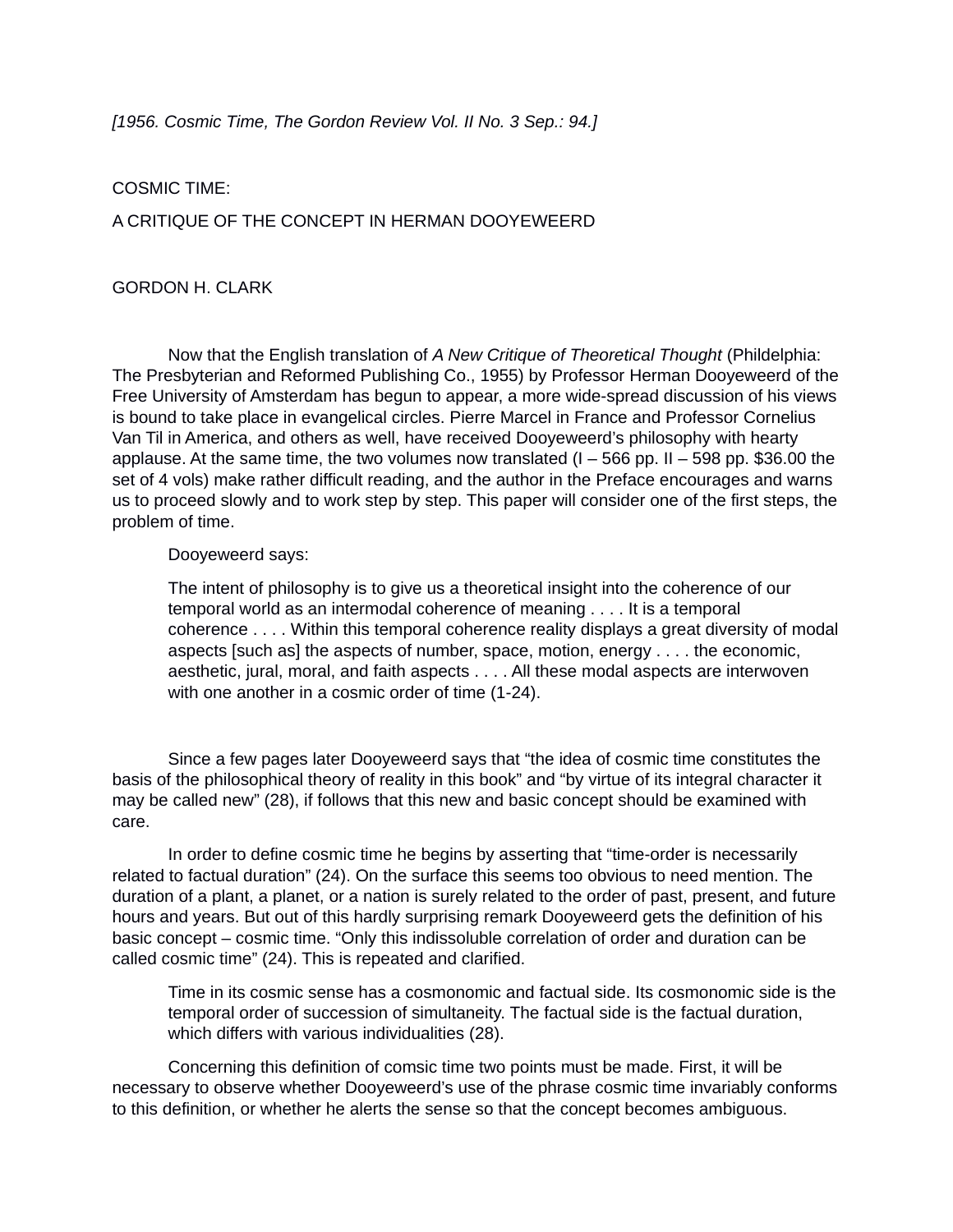Second, we must ask whether or not the words of the definition convey a definite meaning. Are the two sentences, the obvious remark and the definition proper, sufficient and complete? That is to say, if time-order is one kind of time and time-duration another kid of time, and if neither time itself, nor order, nor duration is anywhere defined, has any specific meaning been determined for a third kind of time, cosmic time? Or again, if we evade the very difficult problem of defining time, and plunge boldly into talking about order and duration, is it clear that a relation between the two is in any sense time? A rose bush may live several years. Is the relation between this duration and the "time-order" (the succession of moments?) properly called time? One would naturally be inclined to think that the time order itself is time, the duration being a part of time, and the relation of the part to the whole not time at all. If these confusions are to be found in the basic concept of Dooyeweerd's philosophy, it will be difficult to find much meaning in the sequel.

Part of the sequel is this. Dooyeweerd offers some criticism of the theories of time of the Ionians, Albetus Magnus, Thomas Aquinas, St. Augustine, Kant, Einstein, and Bergson. In all these theories it strikes him again and again that time has been unwittingly identified with one of its moral aspects. "Consequently," he concludes, "the opposition between rationalistic and irrationalistic conceptions has lost its foundation for us" (28). In view of the defective character of his definition, however, this conclusion lacks adequate premises.

No further criticism need be made of the immediately following sub-title: "All structures of temporal reality are structures of cosmic time" (29). If cosmic time is indeed time, it is pure tautology to say that all temporal reality is temporal. The trouble lies precisely in the concept of cosmic time. Or, better, there is no concept of cosmic time.

We can form a theoretical concept of the separate modal aspects of time. But time itself, in all its embracing meaning can never be comprehended in a concept, because the former alone [the aspects, or time itself; which?] makes the concept possible (30).

Time of course has caused philosophers no end of trouble. Besides the old Eleatic dilemmas, Plato had no satisfactory view of time, St. Augustine was visibly embarrassed, and Aristotle and Aquinas cannot be accepted with much enthusiasm. Small wonder therefore that Bergson gave up in despair and adopted an irrationalism. However, to admit an irrationalism in one place prevents its exclusion anywhere else. Now, Kant too denied that time is a concept, and so is superficially comparable with Dooyeweerd. But, Kant said positively that time is an intuition; and even if one does not care to follow Kant, one must recognize at least that Kant as spoken more definitely and more understandably than Dooyeweerd.

Difficult as a theory of time admittedly is, one may still be able to state what time is not. If anything is clear, it should be that logical order is not to be identified with temporal order. Yet Dooyeweerd identifies them. At least he says,

The logical order of simultaneity and of prius and posterius is as much a modal aspect of the integral order of time as the physical . . . . Therefore it is meaningless to set the logical prius and posterius in opposition to the temporal before and after (30).

Physical motion may well be a modal aspect of temporal order, but that logical order cannot be temporal is supported by the following consideration. A given plant must begin with the germination of the seed and can bloom only afterward: it never blooms first and germinates afterward. But a syllogism can be stated either with its premise first or with its conclusion first, without detriment to its validity.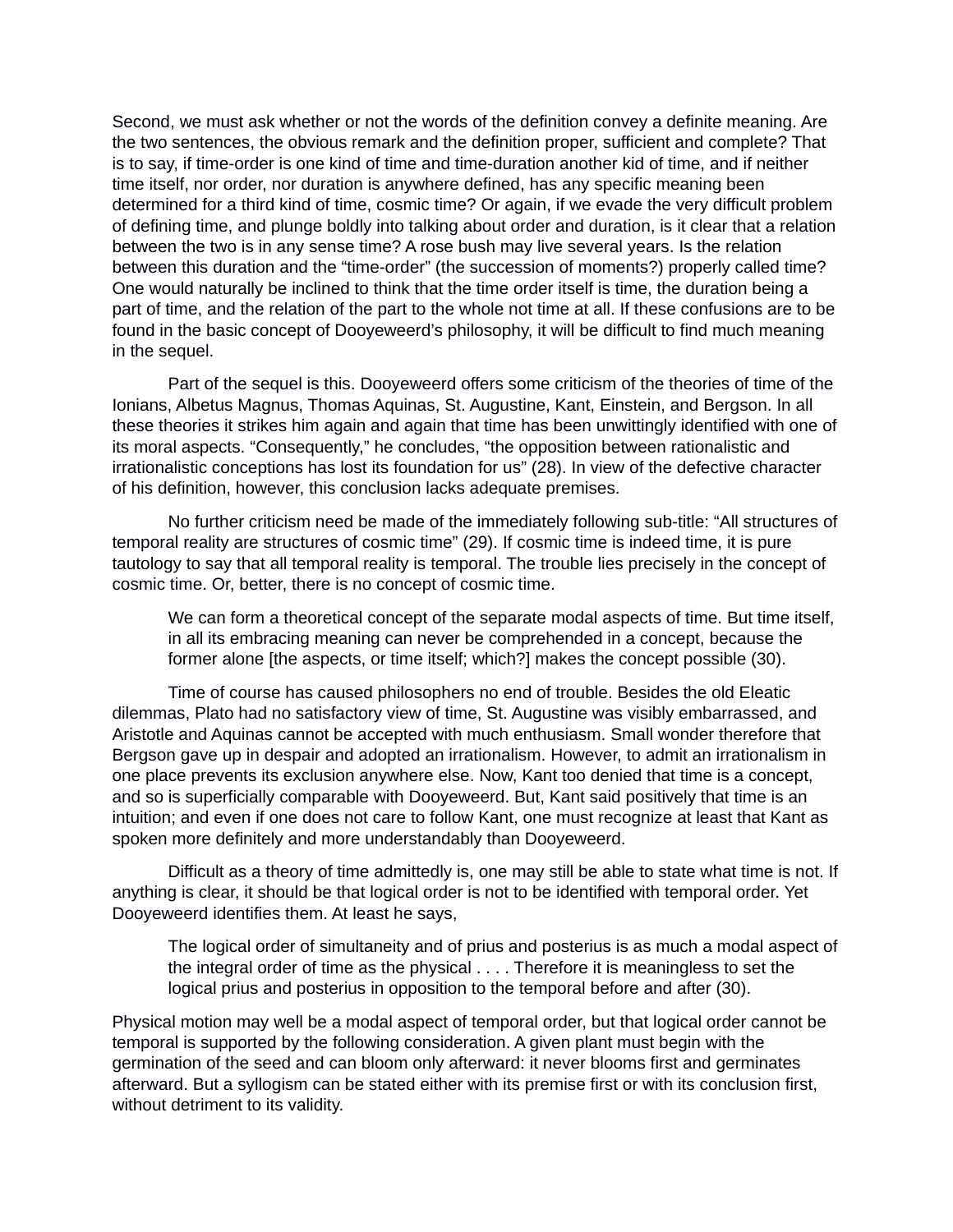Now, Dooyeweerd notices this fact and gives a very lame reply. In what is apparently an effort to make the temporal order of the syllogism irreversible he asserts that "it is not to be doubted that it [the syllogism] does so [proceeds from premise to conclusion] when we draw a syllogistic inference in theoretical logical form (30). Naturally! But all this means is that when we state the premises first, we state the conclusion last. This triviality is no answer to the fact that the validity of the syllogism does not depend on the temporal order of our stating it, and that we can state it in some other order. We can even state one premise, then the conclusion, and finally the second premise. The logical order remains the same in all these difference temporal orders. Therefor the two orders are not to be identified. Conversely, although a syllogism can be temporally rearranged, the growth and blooming of a plant cannot.

Dooyeweerd continues by making geometry and arithmetic aspects of time. Space, he says, is not supratemporal because it exists simultaneously. We shall not here raise the question of what space is, though a definition of space ought to precede the conclusion that space is a mode of time. But when Dooyeweerd makes arithmetic a mode of time, he can at least appeal to the authority of Kant. He can and he does. A contrary view "would even spell a regress in the face of the view of Kant, who made number originate from a schematizing of the logical category of quantity in time" (32).

Aside from the fact that it is strange to appeal to Kant as an authority in the construction of a Christian philosophy, the point to which the appeal is made enmeshes us in difficulty. Kant's connection between arithmetic and time is puzzling. In one place he states that arithmetic is the science of time as geometry is the science of space; but far from carrying through with such a definite statement, in every other reference he speaks more vaguely. One may note that the numbers of arithmetic are discontinuous, while time is a continuum. Perhaps a better case could be made out for calculus. In any case, Dooyeweerd is open to criticism in making arithmetic and geometry aspects of time on the ground that space exists simultaneously. The fact that something exists in time does not make it a mode of time.

Something more easily grasped comes next. Dooyeweerd asserts that, however it might be with space and number, man transcends temporal coherence (24). The religious center of human existence transcends time (31), though the central sphere of human existence is dynamic. Out of this the dramatic conflict between the City of God and the earthly city takes its issue in history.

"We can even call it the central sphere of occurrence, for that which occurs cannot be distinguished too sharply from the historical aspect of cosmic time, which is only one of its temporal modalities of meaning" (32).

Is this assertion intelligible? First, let us omit the word cosmic. Then the statement would say that the sphere of occurrences or even the occurrences themselves must be sharply distinguished from history. It is difficult to know what this could mean. Second, let us replace the word cosmic and refer back to the definition. Cosmic time is the relationship between time order and time duration. This *relationship* has a historical aspect. Occurrence then are to be sharply distinguished from the historical relationship between time order and time succession. This latter and fuller expression seems no more intelligible than the former. If that which occurs is not historical, what can history be?